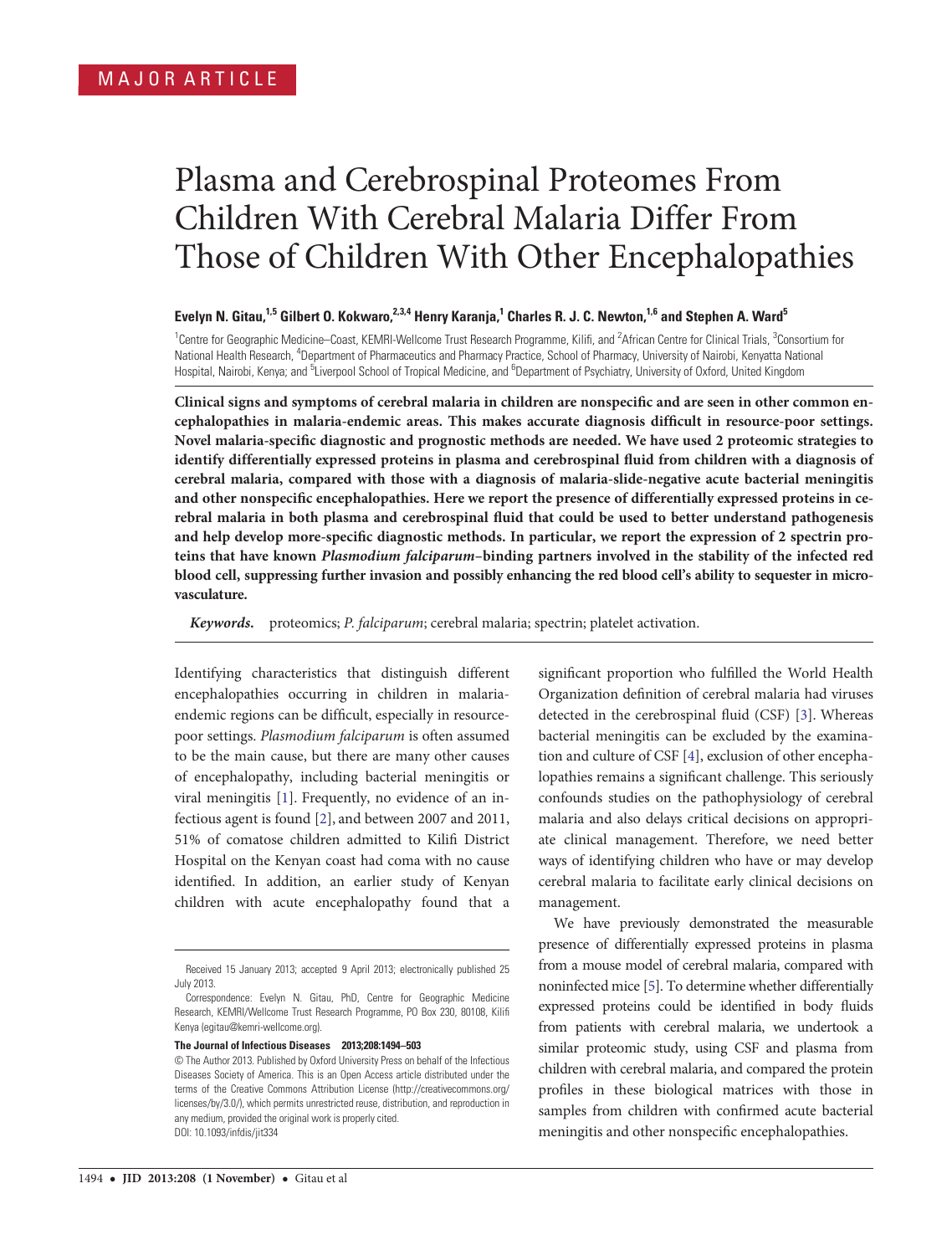## MATERIALS AND METHODS

#### **Subjects**

The study used archived plasma and CSF samples collected from clinically well-characterized children attending Kilifi District Hospital between 2001 and 2002. The Kenya Medical Research Institute Ethics Review Committee approved all studies. The children came from a geographic region described in detail elsewhere [[6](#page-8-0)]. Children were grouped according to the results of a malaria slide, CSF leukocyte count, and microbiological findings  $[6]$ . Cerebral malaria (n = 12) was defined according to World Health Organization criteria: (1) a Blantyre coma score of <3 in the presence of peripheral asexual malarial parasites on the blood film, and (2) negative results of CSF or blood cultures and a CSF leukocyte count of  $\leq$ 10 cells/ $\mu$ L. In addition, we selected patients with a parasitemia of >2500 parasites/µL, since this cutoff has the most specificity in this area [\[6\]](#page-8-0). Acute bacterial meningitis  $(n = 12)$  was defined as the absence of asexual malaria parasites in 3 slides of blood specimens obtained over 24 hours; the presence of a CSF leukocyte count of >10 cells/μL or a positive CSF culture result, a positive blood culture result, or detection of bacterial antigen in CSF [\[1\]](#page-8-0). Nonspecific encephalopathy  $(n = 12)$  was defined as impaired consciousness, no detection of asexual-stage parasites in 3 slides of blood specimens obtained over 24 hours, and no growth on CSF or blood cultures. Matched CSF and plasma samples and complete medical records were available from each patient.

#### Sample Preparation

Archived CSF samples that had been stored at −80°C for 5–6 years were thawed at 4°C and desalted using Micorocon YM-3 centrifugal units (Millipore, United States). Archived plasma samples stored at −80°C were also thawed at 4°C. Protein concentrations for the plasma (1:100 v/v dilution with water) and desalted CSF sample were determined using the Bradford assay as previously described [[5](#page-8-0)]. Before storage, CSF samples were centrifuged at 450 ×g. All but the bottom 0.5 mL of the supernatant was transferred to new container and stored at −80°C. For plasma, heparinized blood was centrifuged at 450 ×g and the plasma was removed, aliquoted, and stored at −80°C.

#### 2-Dimensional Gel Electrophoresis

Proteins were separated using 2-dimensional gel electrophoresis and analyzed as previously described [\[5\]](#page-8-0). Master gels were prepared by analyzing duplicate gels of samples from 12 individual patients. Spots matched in >75% of the gels were included in the master gel, using PDQuest 2-dimensional software, with semiquantitative analysis performed using Progenesis 200 software. For plasma samples, protein spots of interest were excised from Coomassie-stained gels and digested as previously described [[5](#page-8-0)]. Because of the low protein content in CSF

samples, Coomassie-stained gels were not prepared, and spots were cut directly from silver-stained gels and digested using a modified method previously described by Terry et al [\[7\]](#page-8-0). Mass spectra of tryptic digests were obtained using a MALDI-ToF mass spectrometer (MS; Shimadzu CFR Plus, Manchester, United Kingdom) as previously described [[5\]](#page-8-0). When definitive protein identification could not be formally made by MALDI-ToF, the tryptic digests of the spots of interest were further separated by reverse-phase–high-performance liquid chromatography performed on an UltiMate 3000 LC system (Dionex, United Kingdom). A total of 1 µL of the concentrated sample was diluted with 4 µL of 2.5% v/v acetonitrile in water containing 0.1% formic acid and injected onto a monolithic capillary column (200-µm internal diameter × 5 cm; Dionex). Peptides were eluted at a flow rate of 1.5 µL/minute, using a solvent gradient of solvent A (2.5% v/v acetonitrile in water with 0.1% formic acid) and solvent B (90% v/v acetonitrile in water with 0.1% formic acid), starting at 5% solvent B, linearly ramped to 40% solvent B over 12 minutes, and then to 90% solvent B for a further 2 minutes. Solvent B was then decreased to 5%, and this was maintained to the end of the run at 27 minutes. Resulting ions were eluted into a LCQ Deca XP Plus ion trap MS (ThermoFinnigan, United States) equipped with a nanospray source connected to a PicoTip column. Further details of the methods used can be found in the [Supplementary Materials](http://jid.oxfordjournals.org/lookup/suppl/doi:10.1093/infdis/jit334/-/DC1).

#### Two-Dimensional Liquid Chromatography Tandem MS (LC-MS/MS)

The protein separation on gels was subsequently replaced by a 2-dimensional LC-MS/MS–based approach. An equivalent of 100 µg of CSF protein or 200 µg of plasma protein was injected onto a ProSwift RP-1S monolith column (4.6 × 50 mm, Dionex). The high-performance liquid chromatography was performed on an UltiMate 3000 LC system (Dionex UK). Samples were eluted with Solvent A, 2.5% acetonitrile in water with 0.1% trifluoroacetic acid and solvent B, and 90% acetonitrile in water with 0.1% trifluoroacetic acid. The flow rate was maintained at 200 µL/minute, and the separated proteins were eluted into a 96-well plate. Forty-eight fractions per sample were collected. The fractions were then dried down overnight in an oven set at 50°C. A total of 25 µL of 100 mM ammonium bicarbonate was added to the sample, followed by 5 µL of a 20-µg/mL solution of trypsin in 25 mM ammonium bicarbonate. Samples were thoroughly mixed and incubated overnight at 37°C to achieve complete digestion. The resulting digest was subjected to reverse-phase–high-performance liquid chromatography MS as described above.

#### P. falciparum Histidine-Rich Protein 2 (HRP2) Double-Site Antigen-Capture Enzyme-Linked Immunosorbent Assay (ELISA)

ELISA was used to determine the presence of pHRP2 in frozen plasma and CSF samples. Plates were coated with 100 µL/well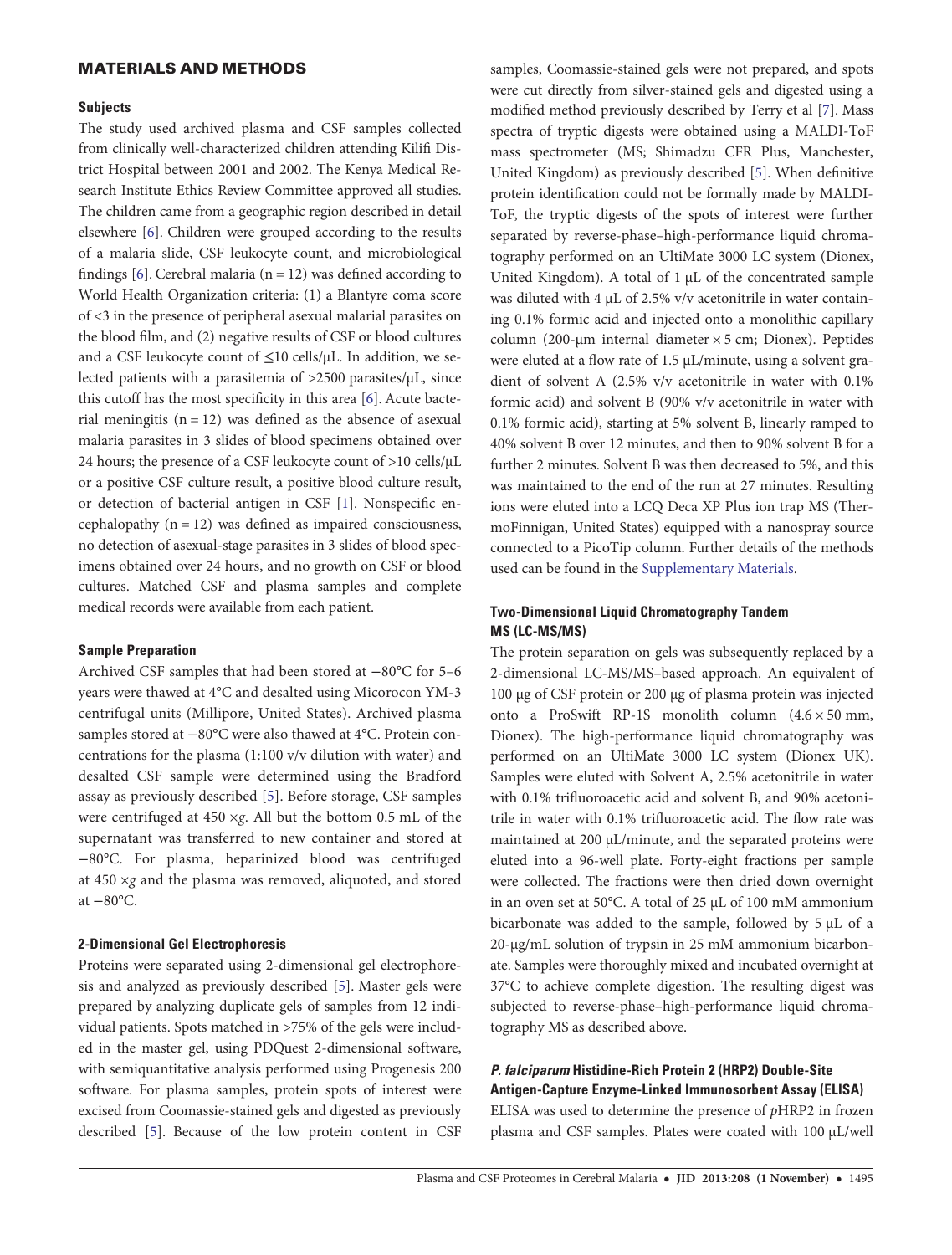of 1.0 µg/mL immunoglobulin M monoclonal anti-HRP2 antibody (MPFM-55A, Immunology Consultants Laboratories, Newberg, OR) diluted in phosphate-buffered saline (PBS) and incubated overnight at 4°C. Plates were saturated for 2 hours at room temperature with 200 µL of 3% skimmed milk (Marvel; catalog no. UKFF 005M EC) in PBS. Plates were then washed 3 times in PBS/Tween (Sigma; catalog no. P1379; 500 mL; 0.05%) washing solution. A total of 100 µL of diluted plasma samples (1:64) or 100 µL of CSF samples was added to the plates, which were sealed and incubated at room temperature in a humid chamber for 2 hours and then washed 5 times. A total of 100 µL of secondary antibody conjugated with horseradish peroxidase (MPFG-55P, Immunology Consultants Laboratories; 0.2 μg/mL diluted in 2% bovine serum albumin, 1% Tween 20, and PBS) was added to the wells and incubated for 1 hour at room temperature. After incubation, substrate (Sigmafast OPD; catalog no. P9187-50SET) was added and incubated for 30 minutes at room temperature, and the reaction was stopped by adding 50 µL of 2N sulfuric acid. Plates were read at an optical density of 490 nm. Standards were made by serially diluting plasma samples of known parasitemia, with a high parasitemia of 0.2% and a low of 0.003125% (this gave a 0.1 absorbance value above baseline). A cutoff of 0.025 in plasma and 0.004 in CSF had been determined to separate children with cerebral malaria from all other children with impaired consciousness in a separate group of children.

#### Data Management and Statistical Analysis

Differences in clinical characteristics of the 3 disease phenotypes were evaluated using Stata, version 11.2. Medians were calculated, and Kruskal–Wallis P values reported.

Spectra obtained from the MALDI-ToF were used to search through the NCBInr database, using the Mascot Peptide Mass Fingerprinting software [[8](#page-8-0)]. Protein scores were considered significant in accordance with cutoff scores recommended by Mascot for Homo sapiens 65  $P < .05$  or for P. falciparum 55  $P < .05$ .

MS/MS spectra were evaluated using the TurboSEQUEST algorithm in BioWorks v 3.1 software provided by ThermoFinnigan and were searched against the human and P. falciparum subsets of the NCBInr database and the P. falciparum database (PlasmoDB, version 4.4) downloaded from the Sanger Institute. All searches were performed according to search parameters described in the [Supplementary Materials](http://jid.oxfordjournals.org/lookup/suppl/doi:10.1093/infdis/jit334/-/DC1). Proteins identified were stored in Stata, version 11.2, and a heat map showing the presence or absence of a protein in a patient was generated using Stata, version 11.2. Proteins were included in the phenotype database if they were identified in samples from at least 6 of the 12 patients in the group.

Functional cataloging of proteins was performed as described elsewhere [\[5\]](#page-8-0). Further protein and pathway analysis was undertaken using tools available at the Universal Protein Resource [[9](#page-8-0)].

#### RESULTS

#### Patient Characteristics

Samples from 36 children were used in this study. Table 1 reports clinical features of the children. As expected, children with acute bacterial meningitis had significantly higher levels of white blood cell counts in the CSF and lower levels of glucose in the CSF. Children with cerebral malaria had significantly fewer platelet counts.

| Characteristic                                       | <b>Acute Bacterial Meningitis</b> | Cerebral Malaria           | Nonspecific Encephalopathy | $P^{\rm a}$ |
|------------------------------------------------------|-----------------------------------|----------------------------|----------------------------|-------------|
| Age, months                                          | 32.75 (6.07-86.03)                | 31.83 (19.98-39.47)        | 25.55 (13.47-35.50)        | .7730       |
| Parasite density, iRBCs $\times$ 10 <sup>3</sup> /µL | $0(0-0)$                          | 566 000 (22 434-1 289 500) | $0(0 - 56.5)$              | .0001       |
| Hemoglobin level, g/dL                               | $9.7(9.05 - 11.5)$                | $6.3(5.3 - 7.7)$           | $9.6(8 - 10.15)$           | .0002       |
| Platelet level, platelets/uL                         | 494 (320.5-655.5)                 | 93 (76-184)                | 419 (273-605)              | .0021       |
| CSF WBC count, cells/uL                              | 228 (34-1000)                     | $1(0-2)$                   | $2(0-2)$                   | .0003       |
| CSF protein level, mg/dL                             | 1.865 (0.875-2.645)               | $0.24(0.205 - 0.375)$      | $0.195(0.165 - 0.24)$      | .0001       |
| Blood glucose, mg/dL                                 | $5.9(3.8 - 7.1)$                  | $4.6(3.75 - 5.05)$         | $4.5(3.85 - 6.65)$         | .4281       |
| CSF glucose, mg/dL                                   | $0.95(0.6 - 2.15)$                | $3.4(3 - 3.7)$             | $3.3(2.85 - 3.9)$          | .0004       |
| Ratio of CSF to blood glucose                        | $0.19(0.12 - 0.41)$               | $0.72(0.65 - 0.96)$        | $0.70(0.61 - 0.77)$        | .0011       |
| Plasma HRP2 level                                    | $0.0025(0 - 0.006)$               | 6.1915 (0.4845-13.3285)    | $0(0-0.2235)$              | .0001       |
| CSF HRP2 level                                       | $0.002(0 - 0.0035)$               | $0.0265(0.0085 - 0.108)$   | $0.003(0.001 - 0.01)$      | .0002       |
| Hospitalization duration, d                          | $9.5(8.5-14)$                     | $3(2.5 - 3.5)$             | $4(2.5-6)$                 | .0003       |

Data are median (interquartile range).

Abbreviations: CSF, cerebrospinal fluid; HRP2, histidine-rich protein 2; iRBC, infected red blood cell; WBC, white blood cell.

a By the Kruskal-Wallis test.

# Table 1. Clinical Characteristics of Patients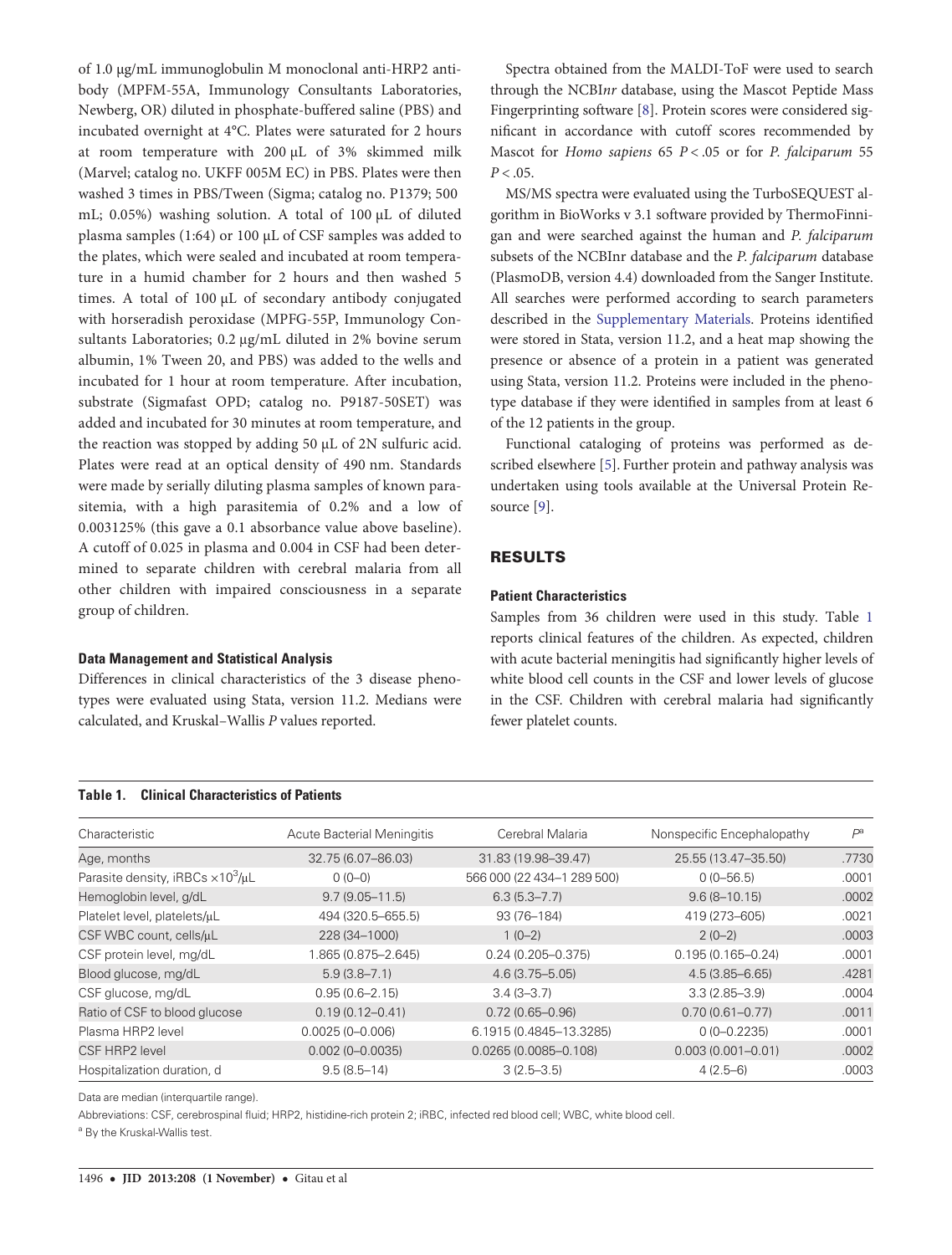#### Protein Separation by 2-Dimensional Gel Electrophoresis

Reference gels for each phenotype were created using PDQuest. For plasma, averages of 200, 194, and 71 spots were included in the cerebral malaria, nonspecific encephalopathies, and acute bacterial meningitis gels, respectively. For CSF, averages of 150 spots were included in the cerebral malaria and nonspecific encephalopathies reference gels, and 80 spots were included in the acute bacterial meningitis gel. The 2-dimensional gel electrophoresis patterns of both plasma and CSF samples showed significant differences between the 3 clinical phenotypes studied (Figure 1). Proteins of interest that were definitively identified using mass spectrometry are listed in Table [2](#page-4-0) ( plasma) and Table [3](#page-4-0) (CSF). Plasma proteins identified were mainly involved in platelet activation and aggregation, protein transport, endocytosis and cell communication, lipid metabolism, and binding and protein/antigen/nucleotide binding. CSF proteins of interest were mainly involved in apoptosis and proteolysis.

#### Protein Separation by 2-Dimensional LC-MS/MS

Analysis of plasma samples using 2-dimensional LC-MS/MS revealed a total of 339 host proteins and 573 falciparum proteins. In CSF, we identified 113 host proteins and 254 falciparum proteins. Heat maps of all proteins identified in all 36 patients are shown in Figure [2.](#page-5-0)

We selected 259 host proteins of interest (Figure [3](#page-6-0) and [Sup](http://jid.oxfordjournals.org/lookup/suppl/doi:10.1093/infdis/jit334/-/DC1)[plementary Table 1](http://jid.oxfordjournals.org/lookup/suppl/doi:10.1093/infdis/jit334/-/DC1)). Selection was based on whether the protein was of known function and unique to the cerebral malaria phenotype in plasma  $(n = 1)$  or CSF  $(n = 7)$  or whether it was identified in the other 2 phenotypes but not in cerebral malaria. Seventy-six proteins were found in CSF but not in plasma, and 29 were found in both plasma and CSF. Of



Figure 1. Composite gel showing the differences between gels in (A) plasma collected from children with a diagnosis of cerebral malaria (CM) and acute bacterial meningitis (ABM; A), plasma collected from children with a diagnosis of CM and nonspecific encephalopathy  $(B)$ , cerebrospinal fluid (CSF) collected from children with a diagnosis of CM and ABM  $(C)$ , and CSF collected from children with a diagnosis of CM and ABM  $(D)$ . Composite gel maps were created using the comparison tool in PDQuest. The gel maps were created by analyzing duplicate gels for 12 patients' biological replicates (2 gels per patient sample). The extent of the correlation of protein spots between the individual gels was >0.77 (a coefficient of 1.00 indicates that the replicate gels are perfectly similar). Red spots are spots found in the CM gel map, blue spots are unique to the comparator, and green spots depict spots found in both.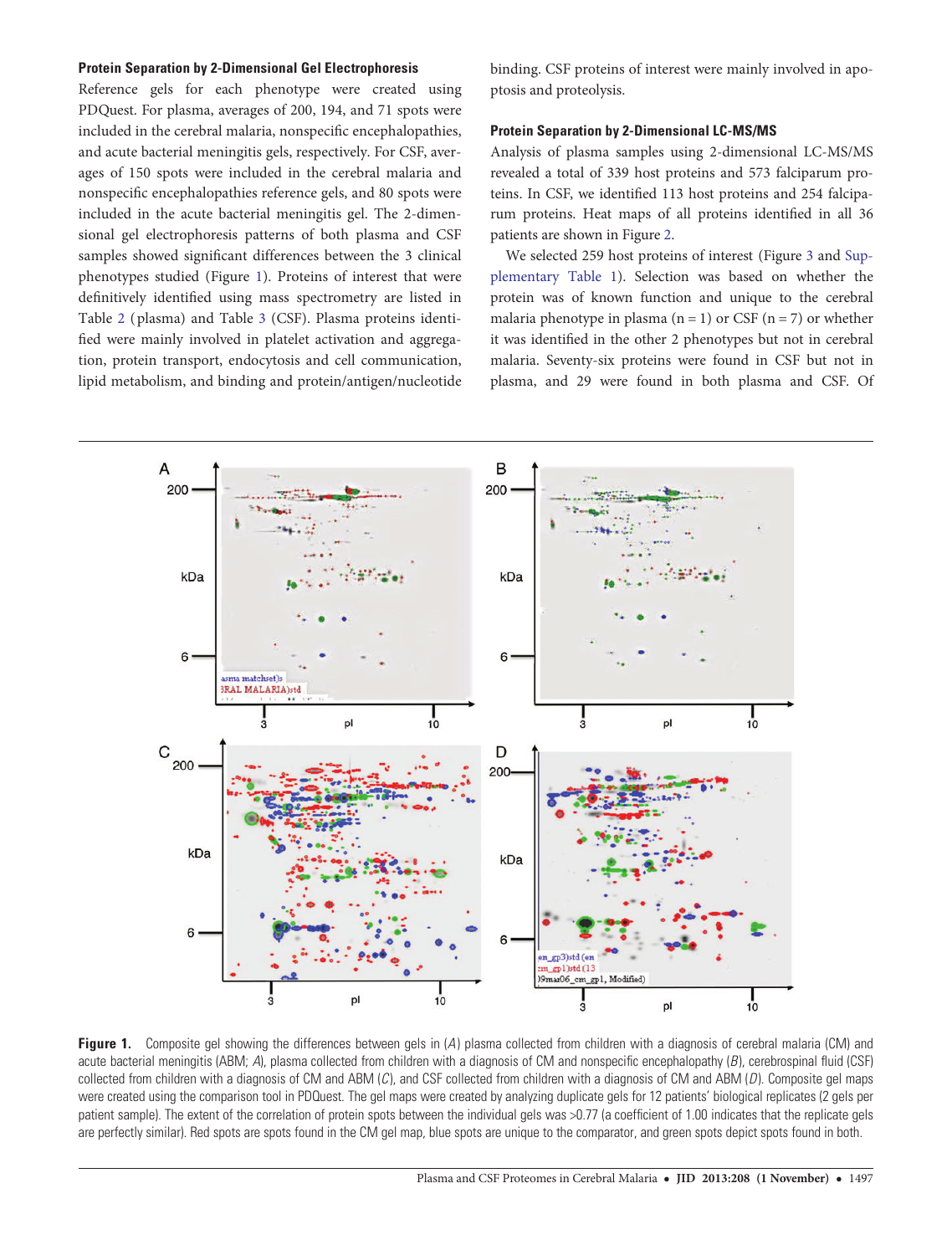<span id="page-4-0"></span>Table 2. Host Proteins Identified as Differentially Expressed When Gels of Plasma From Individuals With Cerebral Malaria Were Compared to Other Phenotypes

|                                         |                                                           | Spot Difference                         |                               |  |
|-----------------------------------------|-----------------------------------------------------------|-----------------------------------------|-------------------------------|--|
| Biological<br>Process,<br>Accession No. | Description                                               | Acute<br><b>Bacterial</b><br>Meningitis | Nonspecific<br>Encephalopathy |  |
|                                         | Platelet activation/aggregation                           |                                         |                               |  |
| P01009                                  | Alpha-1-antitrypsin                                       | Unique                                  | Unique                        |  |
| P02647                                  | Apolipoprotein A                                          | .                                       | Down                          |  |
| P02787                                  | Serotransferrin<br>precursor                              | Unique                                  | Missing                       |  |
| P02787                                  | C chain of human<br>serum transferrin                     |                                         | Missing                       |  |
| P02679                                  | F chain of fragment<br>D of fibrinogen                    | .                                       | Missing                       |  |
| P52735                                  | Guanine nucleotide<br>exchange factor<br>VAV <sub>2</sub> | Unique                                  | Unique                        |  |
| D3DP16                                  | Fibrinogen $\gamma$ chain,<br>isoform CRA a               | .                                       | Missing                       |  |
|                                         | Protein transport/endocytosis/cell communication          |                                         |                               |  |
| O60493                                  | Sorting nexin-3<br>(protein SDP3)                         | Down                                    | Down                          |  |
| P19652                                  | Alpha-1-acid<br>glycoprotein,<br>type 2                   | Up                                      | Up                            |  |
| P02763                                  | Alpha-1-acid<br>glycoprotein,<br>type 1                   | Up                                      | Up                            |  |
| P02768                                  | Albumin, isoform<br>CRA q                                 |                                         | Unique                        |  |
| Lipid metabolism and binding            |                                                           |                                         |                               |  |
| P02647                                  | A chain of human<br>apolipoprotein A-I                    |                                         | Down                          |  |
| Protein/antigen/nucleotide binding      |                                                           |                                         |                               |  |
| 096089                                  | M-phase<br>phosphoprotein 1                               | Up                                      | Unique                        |  |
| P16871                                  | Interleukin 7<br>receptor, isoform<br>CRA b               |                                         | Missing                       |  |

particular interest were 3 brain-specific proteins found in plasma namely brain-specific angiogenesis inhibitor 2, calcium/calmodulin-dependent protein kinase IV in acute bacterial meningitis, and spectrin nonerythroid β chain 3 in cerebral malaria. In addition, we also identified 14 other proteins that have been implicated in cerebral malaria or other brain injury (Table [4\)](#page-7-0).

In total, we compiled a list of 107 nonhypothetical P. falciparum proteins of interest (Figure [3](#page-6-0) and [Supplementary Table 2\)](http://jid.oxfordjournals.org/lookup/suppl/doi:10.1093/infdis/jit334/-/DC1) that were found in plasma and CSF. This list included proteins involved in host cell modification, such as heat shock protein 40; in antigenic variation and host cell interaction, such as 17 variants of erythrocyte membrane protein 1; and 7 rifins.

We wondered whether the presence of parasite proteins in slide-negative children could be due to a recent infection, and we therefore measured levels of pHRP2, a parasite protein that has been shown to have a half-life of about 2 weeks after infection [\[10\]](#page-8-0). All children with cerebral malaria had pHRP2 levels in plasma and CSF that were above set cutoff levels. One child with acute bacterial meningitis and 3 children with nonspecific encephalopathy had high levels in plasma. The 3 children with nonspecific encephalopathy also had levels of pHRP2 in CSF that were equal to or above the set cutoff level. Interestingly, 3 children with acute bacterial meningitis had levels of pHRP2 in CSF equal to or above the set cutoff level but did not have any pHRP2 detected in the plasma.

## **DISCUSSION**

Pathogenic states in children with impaired consciousness in malaria-endemic areas could be reflected by changes in protein biomarkers in both plasma and CSF. Proteomic approaches allow for the analysis of large numbers of proteins at the same time, and this may help elucidate pathways that can be targeted for therapy. Additionally, proteomic platforms allow for the measurement of low-abundance proteins in complex materials

Table 3. Host Proteins Identified as Differentially Expressed When Gels of Cerebrospinal Fluid From Individuals With Cerebral Malaria Were Compared to Other Phenotypes

|                             |                                                                              | Spot Difference                      |                               |                                                   |  |
|-----------------------------|------------------------------------------------------------------------------|--------------------------------------|-------------------------------|---------------------------------------------------|--|
| UniProt KB<br>Accession No. | Description                                                                  | Acute Bacterial<br><b>Meningitis</b> | Nonspecific<br>Encephalopathy | Gene Ontology                                     |  |
| P02766                      | Transthyretin precursor                                                      | $\cdots$                             | Unique                        | Protein transport/hormone<br>activity and binding |  |
| P62745                      | p-related GTP-binding protein                                                | Down                                 | $\sim$ $\sim$ $\sim$          | Angiogenesis/apoptosis/cell<br>differentiations   |  |
| P50213                      | Isocitrate dehydrogenase [NAD] subunit $\alpha$ ,<br>mitochondrial precursor | Unique                               | $\cdot$ $\cdot$ $\cdot$       | Carbohydrate metabolic<br>processing              |  |
| O9NRR2                      | Tryptase y preproprotein                                                     | Down                                 | $\cdots$                      | Proteolysis                                       |  |
| O60423                      | Probable phospholipid-transporting ATPase IK                                 | Unique                               | $\cdots$                      | Cation transport                                  |  |
| A4D1V4                      | 39S ribosomal protein L32                                                    | Unique                               | $\cdots$                      | Translation                                       |  |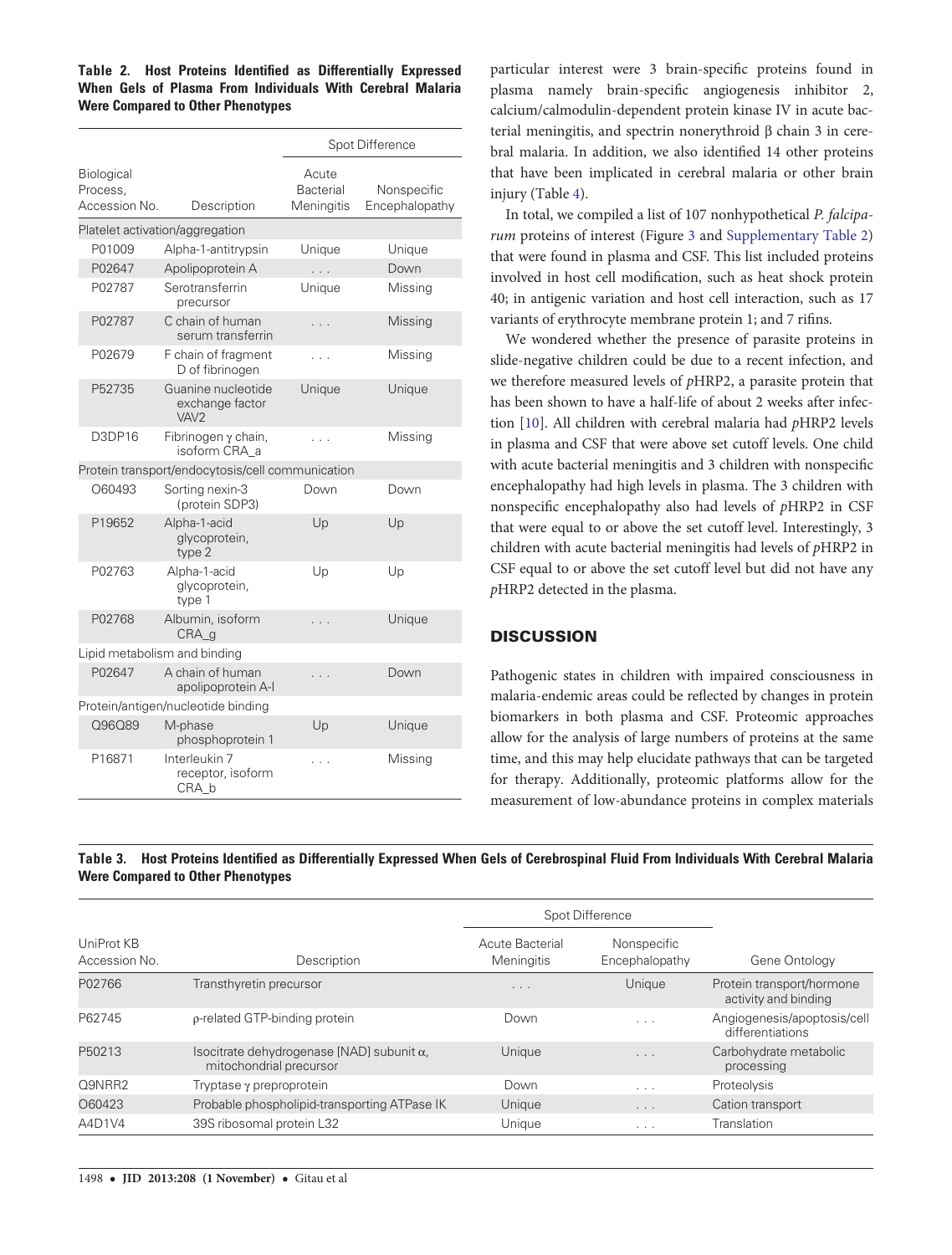<span id="page-5-0"></span>

Figure 2. Heat maps showing distribution of proteins expressed using a 2-dimensional liquid chromatography tandem mass spectrometry strategy. A, Host proteins in plasma and cerebrospinal fluid (CSF). B, Plasmodium falciparum proteins in plasma and CSF. C, Graph showing breakdown of the gene ontology categorization of host proteins identified in plasma.

such as plasma. This article describes the use of proteomic platforms to elucidate differences in plasma and CSF proteomes collected from children in a malaria-endemic area presenting with impaired consciousness. In this analysis, by use of 2 different proteomic strategies, 259 host proteins and 107 parasite (ie, P. falciparum) proteins were identified as differentially expressed in both plasma and CSF, and these could help elaborate mechanistic differences in the different encephalopathies describe here. Importantly, some of the proteins could help point to the cause of disease in the group of patients with nondefined encephalopathy.

The first striking observation was the presence of P. falciparum proteins in both plasma and CSF of slide-negative children with acute bacterial meningitis. This result raises 2 possibilities: (1) the children have had a recent episode of malaria, which could predispose them to acute bacterial meningitis; and (2) children in malaria-endemic areas have persistently low levels of parasite proteins in their sera, although one wonders why fewer proteins were identified in the slide-negative children without acute bacterial meningitis. To confirm the second point, we would need to analyze samples from healthy

community controls. The presence of pathogen proteins in CSF could be due to a leaky blood brain barrier. However, not all proteins found in the CSF were found in plasma, and additionally we did not always find a correlation with plasma pHRP2 levels and CSF pHRP2 levels. We therefore cannot rule out that proteins in the CSF are there as a result of sequestration in the brain and/or leukocyte migration into the brain.

We found 14 spots differentially regulated based on gels from the cerebral malaria group, compared with gels from the other 2 groups. Seven of these were identified as proteins that play a role in platelet activation and aggregation (Table [2](#page-4-0)). In addition, using the 2-dimensional LC-MS/MS strategy, we identified 13 proteins that play a role in coagulation and that were missing in plasma from the cerebral malaria group ([Supplementary](http://jid.oxfordjournals.org/lookup/suppl/doi:10.1093/infdis/jit334/-/DC1) [Table 1](http://jid.oxfordjournals.org/lookup/suppl/doi:10.1093/infdis/jit334/-/DC1)) or were found in CSF from acute bacterial meningitis group and not in the other groups. This is not surprising because thrombocytopenia is associated with cerebral malaria [[11](#page-8-0), [12\]](#page-8-0), and in fact children in this study had lower levels of platelets. Parasite platelet complexes could be a cause of reduced platelet counts, and a proteomic study of platelet microparticles could help clarify mechanisms leading to thrombocytopenia.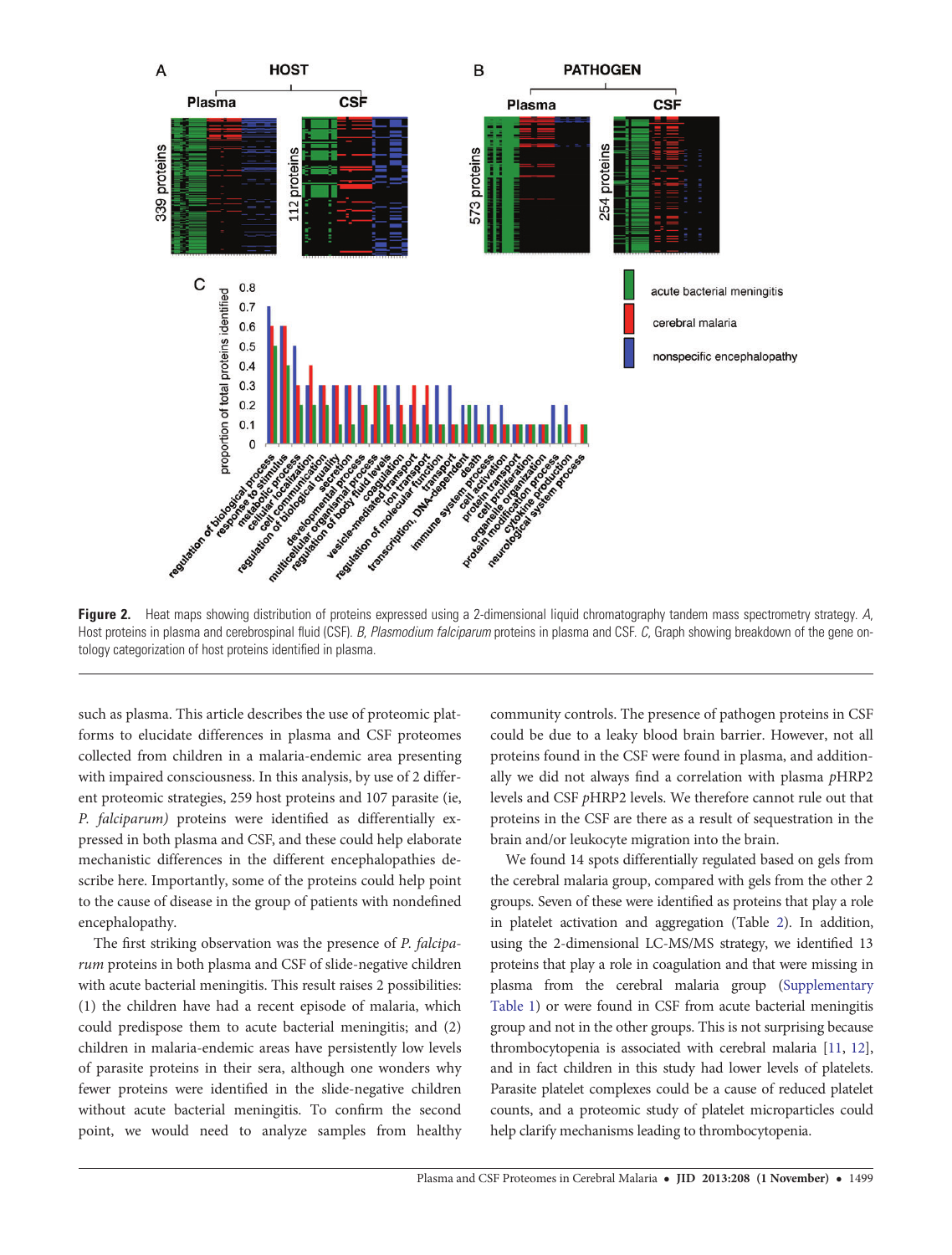<span id="page-6-0"></span>

Figure 3. Venn diagram showing distribution of proteins of interest expressed using a 2-dimensional liquid chromatography tandem mass spectrometry strategy. The red circles represent cerebral malaria, the green circles represent acute bacterial meningitis, and the blue circles represent nonspecific encephalopathy. Abbreviation: CSF, cerebrospinal fluid.

Differentially expressed proteins identified in this study, such as  $\alpha$  1 acid glycoprotein type 1 and type 2 (orosomucoid 2), reticulon 4, and retinol binding protein 2 could be markers of an uncontrolled and harmful inflammatory response. An increase in orosomucoid 2, differentially expressed in both plasma and CSF of patients with cerebral malaria, together with an increased production of ceruloplasmin and glutathione, would enhance antioxidant defenses and limit the stimulatory effects of oxidant molecules on cytokine production. This acute-phase protein has previously been studied in connection with malaria [\[13](#page-8-0)], and it has been suggested that its production may reflect the severity of the acute phase response [[14\]](#page-8-0).

Spectrin β chain brain 3, a protein that belongs to a family of spectrin proteins, was differentially expressed in both plasma and CSF of children with cerebral malaria. In our previous mouse study [\[5\]](#page-8-0), this protein was differentially expressed in plasma of mice infected with Plasmodium berghei, compared with expression in noninfected mice. In the brain, this protein is enriched in myelinated neurons, where it colocalizes with ankyrin at axon initial segments and nodes of Ranvier and participates in the clustering of voltage-gated  $Na<sup>+</sup>$  channels and

Ranvier [\[15](#page-8-0)]. Additionally, spectrin proteins have also been identified as binding partners for various P. falciparum proteins. In particular, spectrins have been shown to associate with heat shock protein 40 [\[16](#page-8-0)], and in ring-stage infected red blood cells (RBCs), ring-infected erythrocyte surface antigen associates with spectrin and stabilizes the membrane skeleton. In mature-stage parasitized RBCs, knob-associated His-rich protein molecules self-associate to form conical structures that interact with spectrin. Pf332 and mature-parasite-infected erythrocyte surface antigen bind to the junction complex, while P. falciparum erythrocyte membrane protein 3, identified in this study in plasma of children with cerebral malaria and acute bacterial meningitis, binds to spectrin, further compromising RBC membrane deformability [\[17](#page-8-0)]. These interactions stabilize spectrin tetramers in the infected RBC, increasing resistance to further parasite invasion of the cell by increasing infected RBC rigidity, and could facilitate sequestration and inhibit splenic clearance [[18\]](#page-8-0). We hypothesize that the difference in spectrin expression in our study could be linked to these interactions with the infected RBC.

cell-adhesion molecules at initial segments and nodes of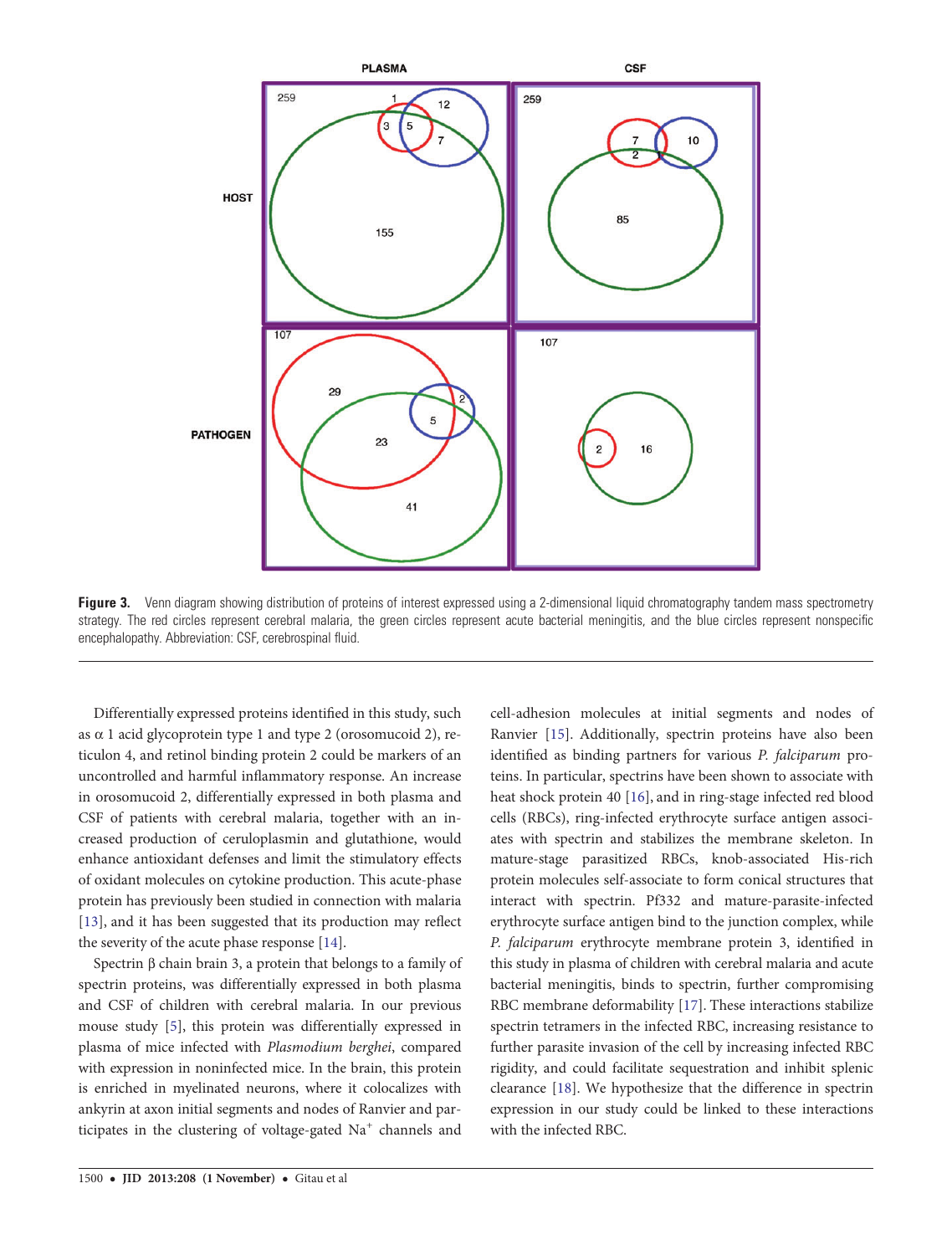### <span id="page-7-0"></span>Table 4. Host Proteins of Interest Implicated in Brain Injury Identified Using a 2-Dimensional Liquid Chromatography Tandem Mass Spectrometry Strategy

|                                                          |                             | <b>CSF</b>   | Plasma       |              |
|----------------------------------------------------------|-----------------------------|--------------|--------------|--------------|
| Protein                                                  | UniProt KB<br>Accession No. | CM; NE; ABM  | CM; NE; ABM  | Reference(s) |
| Cytoplasmic protein NCK2                                 | O43639                      | Yes; No; Yes | No; No; Yes  | [29]         |
| Brain-specific angiogenesis inhibitor 2                  | O60241                      | No; No; No   | No; No; Yes  | [30]         |
| Spectrin beta chain, erythrocyte                         | P11277                      | No; No; No   | No; No; Yes  | [31, 32]     |
| Secretogranin-2 precursor                                | P13521                      | Yes; No; No  | No; No; Yes  | $[33]$       |
| Sodium/glucose cotransporter 1                           | P13866                      | Yes; No; No  | No; No; No   | [34, 35]     |
| Vinculin                                                 | P18206                      | No; Yes; No  | No; No; No   | [36]         |
| Neurofibromin                                            | P21359                      | No; No; Yes  | No; No; No   | [37, 38]     |
| Alanine glyoxylate aminotransferase                      | P21549                      | Yes; No; No  | No; No; No   | [39]         |
| Retinol-binding protein 2                                | P50120                      | No; No; No   | No; Yes; yes | [5, 40]      |
| Retinal guanylyl cyclase 2 precursor                     | P51841                      | Yes; No; No  | Yes; No; Yes | [19, 41]     |
| Neurexophilin-1 precursor                                | P58417                      | No; No; No   | No; No; Yes  | [42]         |
| Calcium/calmodulin-dependent protein kinase IV; brain Ca | Q16566                      | No; No; No   | No; No; Yes  | [41, 43]     |
| phospholipase C, $\beta$ 2                               | Q59F77                      | Yes; No; No  | No; No; No   | [44]         |
| Spectrin $\beta$ chain, brain 3                          | Q9H254                      | Yes; No; No  | Yes; No; No  | [15]         |
| Reticulon 4                                              | Q9NQC3                      | No; No; No   | No; No; Yes  | [45, 46]     |
| Bromodomain adjacent to zinc finger domain protein 2B    | Q9UIF8                      | Yes; No; Yes | No; No; Yes  | [47]         |
| NDRG2 protein                                            | Q9UN36                      | No; Yes; No  | Yes; No; No  | [48, 49]     |
| Endothelial lipase precursor                             | Q9Y5X9                      | Yes; No; No  | No; No; No   | [50]         |

Abbreviations: ABM, acute bacterial meningitis; CM, cerebral malaria; CSF, cerebrospinal fluid; NE, nonspecific encephalopathies.

Excitotoxic cell death in CNS disorders is partly due to dysfunction of the sodium/potassium pump, resulting in an increased uptake of water, which could as a consequence lead to an increased influx of calcium. Retinal guanylyl cyclase 2 precursor is a gene that displays calcium-dependent regulation [\[19](#page-8-0)]. In addition, sodium-dependent glucose transport could also be affected, and this could result in the differential expression of sodium/glucose cotransporter 1 (SGLT1) seen in the CSF of patients with cerebral malaria. SGLT1 has been shown to be expressed in neurons and is upregulated during metabolic stress when there is a decrease in D-glucose content [\[20](#page-8-0)]. The sorting nexin family of proteins, which contain a Phox homology domain, play crucial roles in regulating the intracellular membrane trafficking of the endocytic pathway [[21\]](#page-8-0). SNX3, which was differentially expressed in this study, is associated with the early endosome through the PX domain, which is capable of interaction with phosphatidylinositol-3-phosphate. Overexpression of SNX3 alters endosomal morphology and delays transport to the lysosome.

It is important to consider potential limitations of our study design and analysis strategy. First, proteomic studies require careful sample collection and storage. Prolonged contact of CSF and plasma with cellular components has been shown to affect protein and peptide quality because of the presence of proteolytic enzymes in plasma [\[22](#page-8-0), [23](#page-8-0)] and CSF [[24,](#page-8-0) [25\]](#page-8-0). Samples analyzed in this study were centrifuged within an hour of

collection to remove all cellular components, although protease inhibitors, which can minimize degradation, were not added. These inhibitors can interfere with peptide and amino acid MS signals [[26\]](#page-8-0), and some studies suggest that there are no differences in CSF and plasma proteomes determined in the presence or absence of protease inhibitors [[27,](#page-8-0) [28\]](#page-8-0). Second, a "normal" control could not be established for this study because CSF can only be ethically obtained from children with impaired consciousness. However, future studies could include a nonfebrile group of children with impaired consciousness, such as those with epileptic seizures or poisoning or those who have a lumbar puncture to rule out meningitis. Third, the samples were obtained at admission, and therefore the effects of antimalarial treatment and other effects of disease progression, such as the inflammatory responses that may influence the protein levels, could not be fully assessed. Fourth, cytokines and chemokines that have previously been identified as playing a role in cerebral malaria were not differentially expressed in our study. Two possible reasons for this finding are that (1) semiquantitative 2-dimensional gel analysis may not be sensitive enough to detect such low abundant proteins and that (2) the 2-dimensional LC-MS/MS method described in this study was not quantitative and therefore only reported the presence or absence of proteins in a patient group. Most cytokines and chemokines implicated in malaria were present in all 3 groups.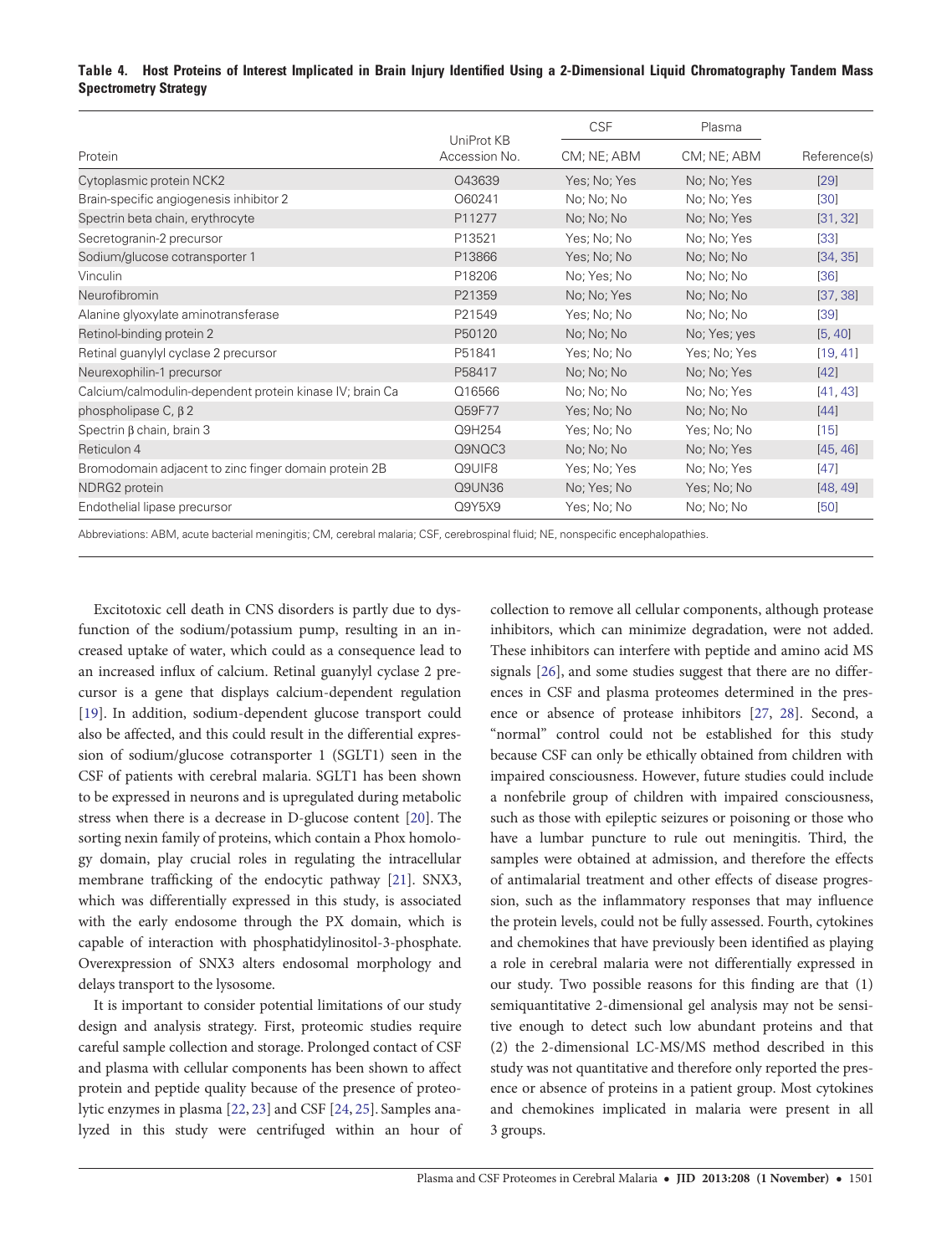<span id="page-8-0"></span>Despite the limitations mentioned above, the results from this study show that novel disease specific biomarkers can be identified using proteomic strategies. In addition to providing insight into underlying pathophysiological mechanisms, they have the potential after thorough validation to be used as biomarker panels, which may be of value in the early diagnosis of disease and in monitoring responses to therapies. In particular, this study has shown that there are proteins uniquely expressed in cerebral malaria. The next phase of this work will be to rigorously assess and validate the diagnostic value of these differentially expressed proteins before transfer to a suitable platform that can generate an affordable point-of-care diagnostic.

#### Supplementary Data

[Supplementary materials](http://jid.oxfordjournals.org/lookup/suppl/doi:10.1093/infdis/jit334/-/DC1) are available at The Journal of Infectious Diseases online ([http://jid.oxfordjournals.org/\)](http://jid.oxfordjournals.org/). Supplementary materials consist of data provided by the author that are published to benefit the reader. The posted materials are not copyedited. The contents of all supplementary data are the sole responsibility of the authors. Questions or messages regarding errors should be addressed to the author.

#### **Notes**

Acknowledgments. We thank the director of the Kenya Medical Research Institute, for permission to publish this work, and Prof Kevin Marsh and Dr Britta Urban, for critical discussion and review of the manuscript.

E. G. performed the proteomic experiments and drafted the manuscript. C. J. R. C. N., S. A. W., and G. K. participated in the design of the study and helped draft the manuscript. All authors read and approved the final manuscript.

Financial support. This work was supported by the World Health Organization (TDR/MIM grant 980074 to G. O. K.), the KEMRI /Wellcome Trust Research Programme Kenya (to E. N. G.), and the Wellcome Trust (senior fellowship 050533 to C. R. J. C. N.).

Potential conflicts of interest. All authors: No reported conflicts.

All authors have submitted the ICMJE Form for Disclosure of Potential Conflicts of Interest. Conflicts that the editors consider relevant to the content of the manuscript have been disclosed.

#### References

- 1. Berkley JA, Mwangi I, Mellington F, Mwarumba S, Marsh K. Cerebral malaria versus bacterial meningitis in children with impaired consciousness. QJM 1999; 92:151–7.
- 2. Gwer S, Thuo N, Idro R, et al. Changing trends in incidence and aetiology of childhood acute non-traumatic coma over a period of changing malaria transmission in rural coastal Kenya: a retrospective analysis. BMJ Open 2012; 2:e000475.
- 3. WHO. Severe falciparum malaria. World Health Organization, Communicable Diseases Cluster. Trans R Soc Trop Med Hyg 2000; 94 (Suppl 1):S1–90.
- 4. Berkley JA, Mwangi I, Ngetsa CJ, et al. Diagnosis of acute bacterial meningitis in children at a district hospital in sub-Saharan Africa. Lancet 2001; 357:1753–7.
- 5. Gitau EN, Kokwaro GO, Newton CR, Ward SA. Global proteomic analysis of plasma from mice infected with Plasmodium berghei ANKA using two dimensional gel electrophoresis and matrix assisted laser desorption ionization-time of flight mass spectrometry. Malar J 2011; 10:205.
- 6. Bejon P, Berkley JA, Mwangi T, et al. Defining childhood severe falciparum malaria for intervention studies. PLoS Med 2007; 4:e251.
- 7. Terry DE, Umstot E, Desiderio DM. Optimized sample-processing time and peptide recovery for the mass spectrometric analysis of protein digests. J Am Soc Mass Spectrom 2004; 15:784–94.
- 8. Perkins DN, Pappin DJ, Creasy DM, Cottrell JS. Probability-based protein identification by searching sequence databases using mass spectrometry data. Electrophoresis 1999; 20:3551–67.
- 9. Reorganizing the protein space at the Universal Protein Resource (UniProt). Nucleic Acids Res 2012; 40:D71–5.
- 10. Ochola LB, Vounatsou P, Smith T, Mabaso ML, Newton CR. The reliability of diagnostic techniques in the diagnosis and management of malaria in the absence of a gold standard. Lancet Infect Dis 2006; 6:582–8.
- 11. Cserti-Gazdewich CM, Dhabangi A, Musoke C, et al. Cytoadherence in paediatric malaria: ABO blood group, CD36, and ICAM1 expression and severe Plasmodium falciparum infection. Br J Haematol 2012; 159:223-36.
- 12. Wassmer SC, Taylor T, Maclennan CA, et al. Platelet-induced clumping of Plasmodium falciparum-infected erythrocytes from Malawian patients with cerebral malaria-possible modulation in vivo by thrombocytopenia. J Infect Dis 2008; 197:72–8.
- 13. Beesley R, Filteau S, Tomkins A, et al. Impact of acute malaria on plasma concentrations of transferrin receptors. Transactions of the Royal Society of Tropical Medicine and Hygiene 2000; 94:295.
- 14. Filteau SM, Morris SS, Abbott RA, et al. Influence of morbidity on serum retinol of children in a community-based study in northern Ghana. Am J Clin Nutr 1993; 58:192–7.
- 15. Berghs S, Aggujaro D, Dirkx R Jr., et al. betaIV spectrin, a new spectrin localized at axon initial segments and nodes of ranvier in the central and peripheral nervous system. J Cell Biol 2000; 151:985–1002.
- 16. Acharya P, Chaubey S, Grover M, Tatu U. An exported heat shock protein 40 associates with pathogenesis-related knobs in Plasmodium falciparum infected erythrocytes. PLoS One 2012; 7:e44605.
- 17. Maier AG, Cooke BM, Cowman AF, Tilley L. Malaria parasite proteins that remodel the host erythrocyte. Nat Rev Microbiol 2009; 7:341–54.
- 18. Oh SS, Voigt S, Fisher D, et al. Plasmodium falciparum erythrocyte membrane protein 1 is anchored to the actin-spectrin junction and knob-associated histidine-rich protein in the erythrocyte skeleton. Mol Biochem Parasitol 2000; 108:237–47.
- 19. Burgoyne RD. Neuronal calcium sensor proteins: generating diversity in neuronal Ca2+ signalling. Nat Rev Neurosci 2007; 8:182–93.
- 20. Poppe R, Karbach U, Gambaryan S, et al. Expression of the Na+-Dglucose cotransporter SGLT1 in neurons. J Neurochem 1997; 69:84–94.
- 21. Xu Y, Hortsman H, Seet L, Wong SH, Hong W. SNX3 regulates endosomal function through its PX-domain-mediated interaction with PtdIns(3)P. Nat Cell Biol 2001; 3:658–66.
- 22. Hulmes DJ, Marsden ME, Strachan RK, Harvey RE, McInnes N, Gardner DL. Intra-articular hyaluronate in experimental rabbit osteoarthritis can prevent changes in cartilage proteoglycan content. Osteoarthritis Cartilage 2004; 12:232–8.
- 23. Rai AJ, Gelfand CA, Haywood BC, et al. HUPO Plasma Proteome Project specimen collection and handling: towards the standardization of parameters for plasma proteome samples. Proteomics 2005; 5:3262–77.
- 24. Schoonenboom NS, Mulder C, Vanderstichele H, et al. Effects of processing and storage conditions on amyloid beta (1–42) and tau concentrations in cerebrospinal fluid: implications for use in clinical practice. Clin Chem 2005; 51:189–95.
- 25. Rosenling T, Stoop MP, Smolinska A, et al. The impact of delayed storage on the measured proteome and metabolome of human cerebrospinal fluid. Clin Chem 2011; 57:1703–11.
- 26. Schuchard MD, Mehigh RJ, Cockrill SL, et al. Artifactual isoform profile modification following treatment of human plasma or serum with protease inhibitor, monitored by 2-dimensional electrophoresis and mass spectrometry. Biotechniques 2005; 39:239–47.
- 27. Berven FS, Kroksveen AC, Berle M, et al. Pre-analytical influence on the low molecular weight cerebrospinal fluid proteome. Proteomics Clin Appl 2007; 1:699–711.
- 28. Ayache S, Panelli M, Marincola FM, Stroncek DF. Effects of storage time and exogenous protease inhibitors on plasma protein levels. Am J Clin Pathol 2006; 126:174–84.